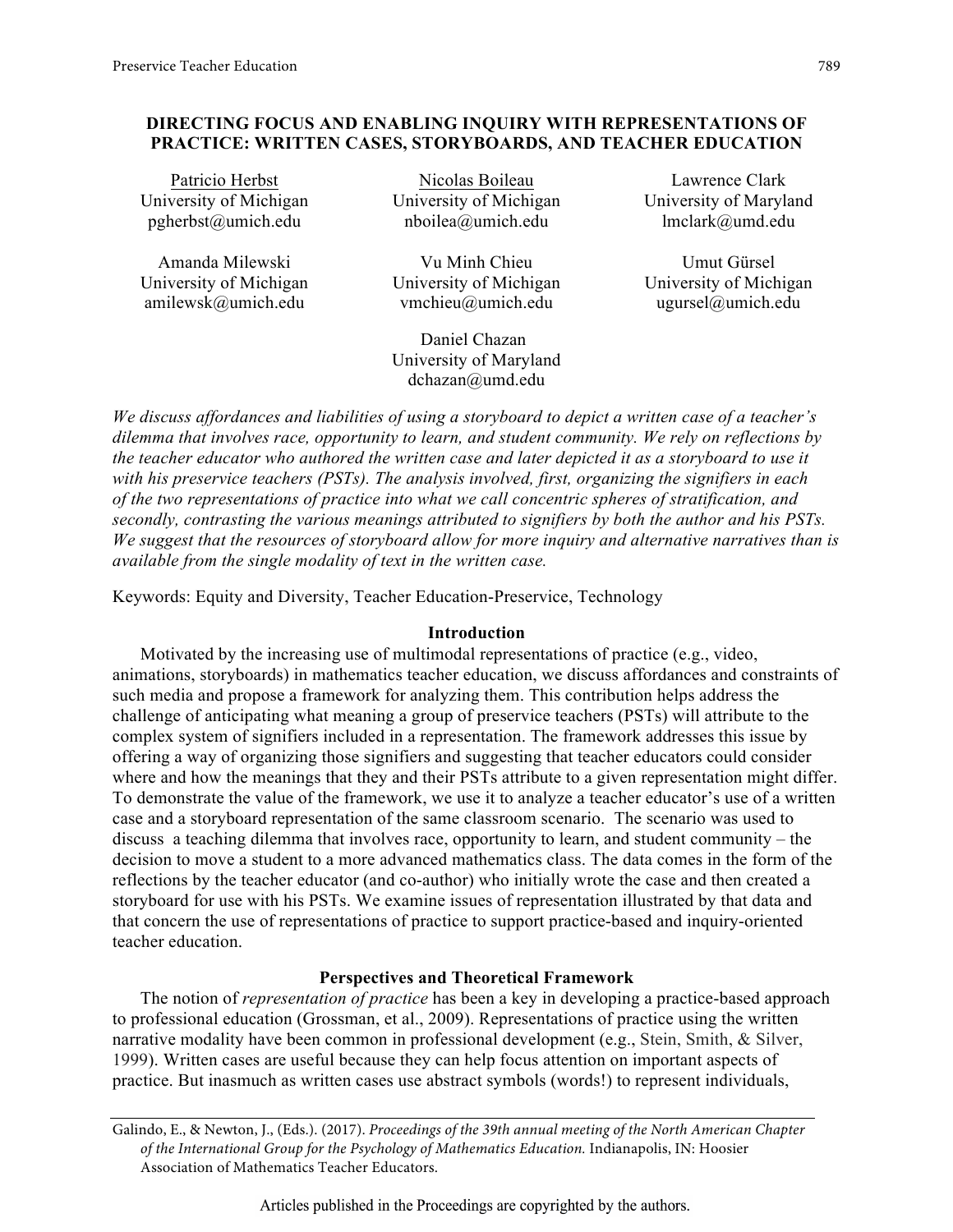settings, and actions of practice, they are less effective in immersing their audience into key aspects of classrooms such as the simultaneity and temporality of classroom events (Doyle, 1986; see also Herbst et al., 2011). As video technology became more accessible and approaches to teacher education as inquiry more common, teacher educators have been using video records to immerse novices in practice (Brophy, 2004; Lampert & Ball, 1998). Much has been written describing the affordances of having teachers watch and discuss classroom video to promote noticing and reflection (Rich & Hannafin, 2009; Sherin, Philipp, & Jacob, 2011). The capacity of video to record simultaneous multimodal communication (gesture, inscription, voice, movement, etc.) by a diversity of individuals has been noted as advantageous for creating an increased sense of presence (e.g., in comparison with text; see Kim & Sundar, 2016). That capacity also provides key affordances to allow for expanded inquiry pursuing a variety of foci, though the camera always directs attention in some way (Hall, 2000). This is not always what teacher educators need or prefer, as quite often their students latch onto aspects of a video not particularly germane to the goals of their instructors (Star & Strickland, 2008).

To bridge the gap between the capacity of video to immerse and the capacity of text to focus, professional educators have started to explore other media (e.g., animations and storyboards with cartoon characters) to represent practice (see Herbst et al., 2011; Tettegah, 2005). Art critics and scholars of visual communication have for long used language as a metaphor in examining visuals (Barthes, 1972). But more recent progress extending the systemic functional linguistics approach to language (Halliday & Matthiessen, 2004) to a variety of sign systems (Kress & van Leeuwen; 1996) and levels of realization (including the register of classrooms; Christie, 2002) has brought us closer to actually being able to examine the affordances of the comics medium as a language using similar approaches and resources as how SFL examines the uses of language. This paper contributes to an examination of how the multimodal resources in the comics and animation medium permit the production of complex messages about classrooms and the way in which they also enable a degree of openness (Weiss, 2011) that allows for inquiry and alternative narratives. Some of these features of comics will be exemplified through a comparison of a comics-based representation and a written representation of a classroom story.

#### **Mode of Inquiry**

We collaboratively examined the interaction of a teacher educator (Lawrence Clark) with successive versions of a technology for depicting classroom interaction in an effort to translate a written case to a storyboard. This examination allows our field to learn about affordances of storyboard technology for the representation of teaching practice. *Depict* (a tool included in Lesson*Sketch*; www.lessonsketch.org), allows users to upload and manipulate graphics and provides cartoon characters designed to create classroom visual meanings. Just as language has the words *student* and *teacher* to represent roles in a classroom, and other linguistic resources to describe how people feel (e.g., the student was *happy*), where they are (e.g., the student was *at the board*), or what they are doing (e.g., the student was *solving an equation*), *Depict*'s graphic language has resources to represent those meanings (e.g., see Figure 1).

Notably, if words report simultaneous happenings, the graphic medium allow us to show this simultaneity. Video can also do that, but it might also include other messages about the action that might be less relevant to convey (e.g., the style of clothes popular at the time the video was captured). In designing a semiotic system for representing classrooms, the developers of *Depict* wanted to make available graphic elements and software features that help communicate classroom meanings of particular relevance for the study of teaching practice. One important set of considerations has been the dimension Herbst et al. (2011) called *individuality*, or the extent to which the set of graphic resources enables distinguishing individual differences among classroom

Galindo, E., & Newton, J., (Eds.). (2017). *Proceedings of the 39th annual meeting of the North American Chapter of the International Group for the Psychology of Mathematics Education.* Indianapolis, IN: Hoosier Association of Mathematics Teacher Educators.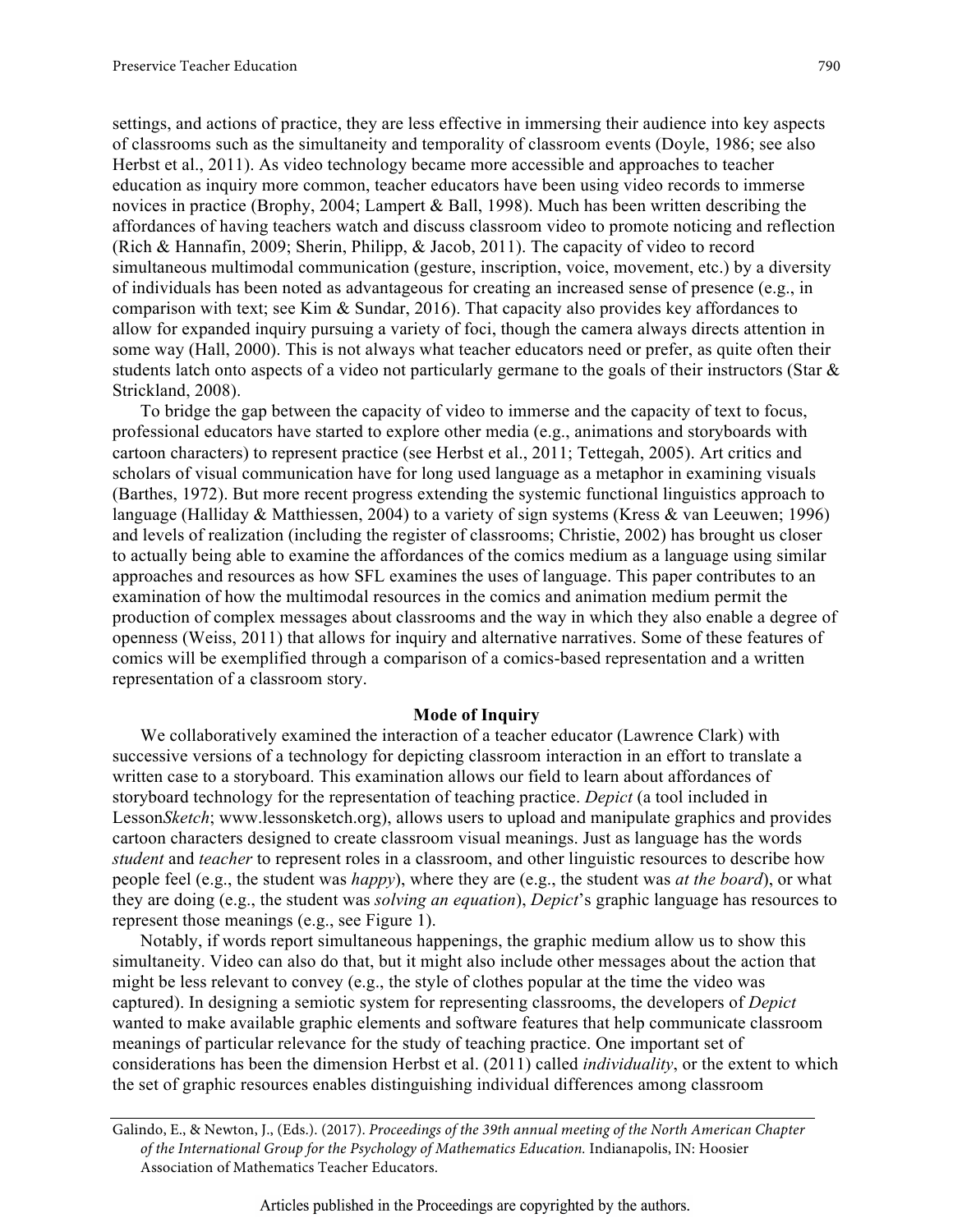participants and settings. In this regard, it is worth distinguishing between *enacted* individual differences (e.g., the possibility that one student would do or express something that others would not) and *enduring* individual differences (e.g., based on individual characteristics that recur across enactments, such as body size, race, class, or gender). While *Depict*'s character set (Figure 1) was originally conceptualized as a cast of characters with some resources to express enacted individual differences (e.g., facial expressions, body orientation), very few resources were originally provided for enduring individual differences (e.g., no affordances for body size, hairstyle, or skin color). *Depict*'s characters were nondescript characters whose role was to depict practice rather than individuals. In that context, Chazan and Herbst (2011) had described the affordances of the cartoon characters as comparable to variables in algebra and distinct from diagrams in geometry: As Laborde (2005) has noted, diagrams have the liability that they spatiographically assert properties that are not always theoretically necessary—e.g., a diagram of a rectangle will likely show two sides longer than the other two sides. Other properties of rectangles, however, are not only visible but also necessarily true (e.g., opposite sides are congruent). Students often latch onto spatiographical properties as they use diagrams to learn geometry. While video is like diagrams in geometry in that it enables the observation of ancillary events, Chazan and Herbst (2011) argued that *Depict*'s cartoon language is like the generic language of algebra in its capacity to make assertions about practice, as opposed to assertions about specific individuals. Yet they also thought of the graphic resources as a developing language that would progressively incorporate new semiotic systems to represent more aspects of practice. The extent to which considerations of race enter in the way teachers relate to students in practice offered an important opportunity to further explore the possibilities of phasing in new graphic resources to increase the representation of individuality.



**Figure 1.** A frame from a storyboard using Depict.

New resources have been recently added to *Depict*'s graphic language to allow representation of some enduring individual differences. The *complexion* system, operationalized by color wheels that enable the user to pick skin tones for characters, affords the user the ability to choose whether to use the default blue skin or to choose freely from the color wheels. We wondered whether this particular affordance supported the work of a teacher educator in representing a case that he wanted to bring to his PSTs, and the extent to which the depicted representation allows for alternative inquiries and narrative. We examine the use of *Depict* by comparing Clark's Case of Mya (see Chazan, et al., 2016, p. 1059) and a storyboard Clark constructed to represent the case. The comparison is of interest because the storyboard demanded more graphic resources than were prescribed in the text (e.g., things unsaid in the text needed to be depicted to visualize the classroom scene) although it was created after the written case; generating the possibility that alternative stories could emerge from the engagement of the readers with the media.

Galindo, E., & Newton, J., (Eds.). (2017). *Proceedings of the 39th annual meeting of the North American Chapter of the International Group for the Psychology of Mathematics Education.* Indianapolis, IN: Hoosier Association of Mathematics Teacher Educators.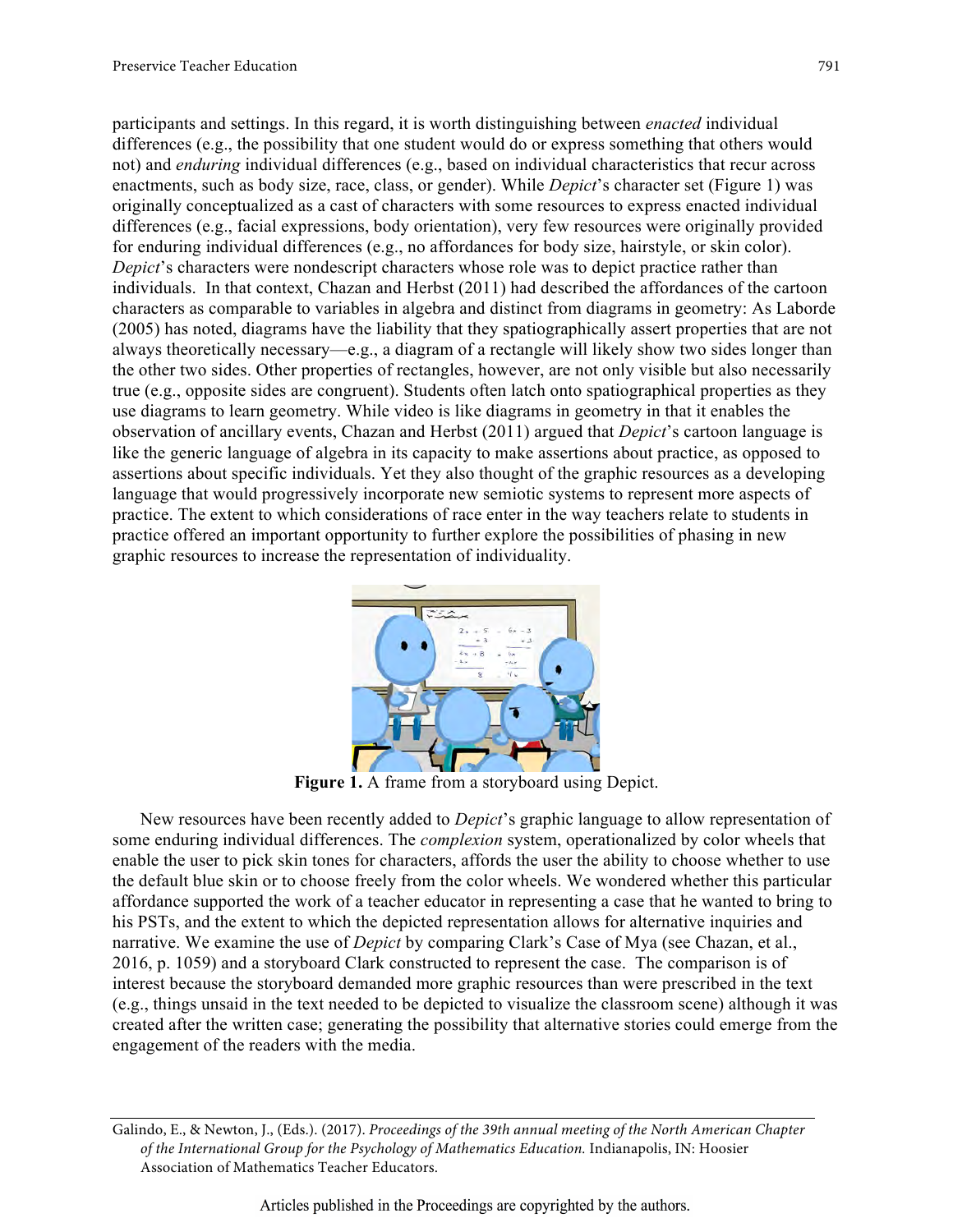#### **The Case of Mya**

The Case of Mya describes a dilemma faced by a middle school mathematics teacher, Scott Johnston, in his effort to provide a more rigorous and challenging mathematical learning environment for one of his students, Mya. Johnston was employed in a middle school and district where 8th graders were assigned to one of four mathematics courses (from lowest to highest level of rigor): Math 8, Pre-Algebra, Algebra, and Advanced Algebra. A potential byproduct of grouping students by performance is grouping students by race and social class: Racial and class gaps in performance have persisted throughout the history of mathematics education in the U.S. The Case of Mya acknowledges and incorporates these complexities. Scott Johnston commits his efforts to providing Mya, an African American female eighth grade student enrolled in one of his lower level mathematics classes, a more rigorous school mathematics experience. Based on Mya's social and intellectual performance in the course she is currently enrolled in, Scott takes on the work of enrolling her in a higher-level course.

Clark was also recruited as a fellow for a project that supported the creation of multimedia representations of practice for use in teacher education. He took on the challenge to represent the Case of Mya as a storyboard. He describes his challenge thus:

When faced with moving the written Case of Mya to a storyboard, numerous considerations came into play. The first consideration revolved around how I might illustrate the complexities of the case context. I grappled with questions like

- How can I depict the larger forces at play (context) that shape and direct a mathematics teacher's classroom decision-making and instructional practice?
- As race and class are 'in the mix' of students' access to mathematics opportunity, how can the storyboarding tools serve to illustrate these phenomena?

For example, in the written case, I had stated:

[S]he (Mya) was unquestionably the most engaged, inquisitive, and mathematically confident student in the entire [Pre-Algebra] class, and she consistently outperformed her classmates on tasks and assessments. She thrived in her position as one who I could call on to assist struggling students. Her ability to communicate her mathematical thinking and problem solving approaches in front of the entire class was unmatched. Mya fared less well in other academic areas, but it was evident to everyone, including herself, that she was comfortable and in her element when interacting in the [Pre-Algebra] class. (Chazan, Herbst, & Clark, 2016, p. 1059)

I had not gone into the specifics of her mathematical thinking in the written case. But I did go into specifics of her mathematical thinking when afforded the opportunity to create the storyboard. I designed the following scenes in the depiction and asked readers to explore and comment about Mya's mathematical thinking in the lower level class:

Galindo, E., & Newton, J., (Eds.). (2017). *Proceedings of the 39th annual meeting of the North American Chapter of the International Group for the Psychology of Mathematics Education.* Indianapolis, IN: Hoosier Association of Mathematics Teacher Educators.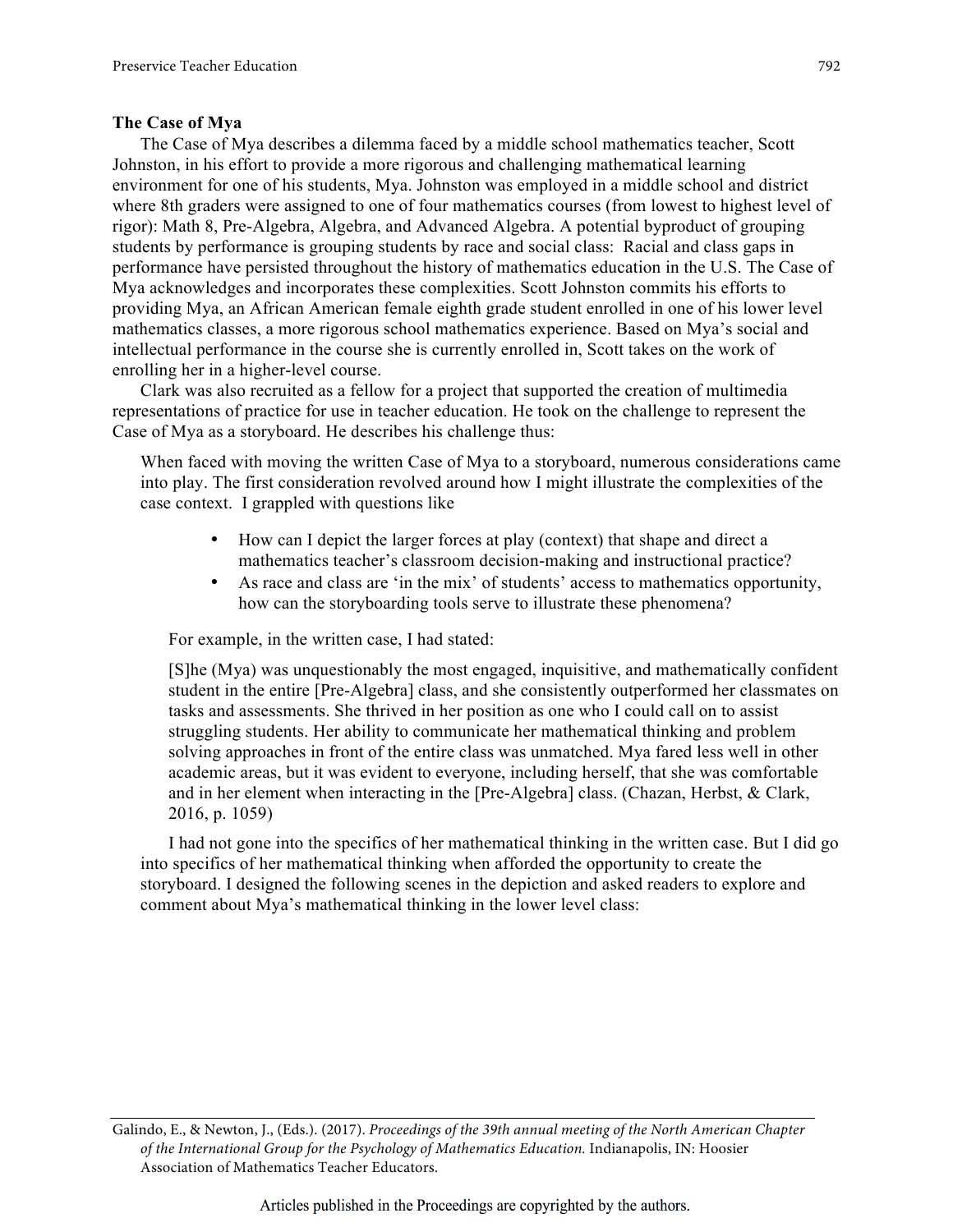

**Figure 2.** Mya's mathematical ideas, represented by speech and boardwork.

It was also important that both depictions of Scott and Mya reflect their African descent through skin tone, so I chose to depict Scott and Mya using dark skin tones. The written text of the Case of Mya explicitly refers to Mya as African American, however the text does not explicitly refer to Scott as African American, so the reader of the case may (or may not) see both Scott and Mya as African American. This shared racial characteristic can be explored in the discussion of the depiction to gauge the reader's perception of Scott and Mya's shared racial characteristic as relevant or salient to Scott's decisions. For some readers, Scott and Mya's shared racial characteristic may suggest some form of connection, allegiance, and loyalty. In the written case I described the Advanced Algebra class to which Mya transferred as being populated predominantly by Caucasian students. Identification of skin tones on the color wheel that represent Caucasian students was challenging. I tended to rely on pinkish or creamy skin tone shades. I had to create multiple pilot scenes to determine if pilot viewers saw the Advanced Algebra classroom as populated predominantly by Caucasian students. In some cases, viewers mentioned that the students in Advanced Algebra were unnaturally pink. Furthermore, when choosing pinkish or creamy tones for skin color, the color of the outline edge of the character created confusion in the viewer. For example, a light pink character possessed a dark pink edge. A creamy character possessed a brown or tan outline edge. During depiction design, I incorporated scenes of small group work in the Advanced Algebra class that showed Mya as the only student of color in the group. In these scenes, Mya's mathematical ability is questioned and challenged by others. The purpose of including these scenes is to further explore viewers' perspectives on whether race could be a salient and relevant influence on student-student interaction around the mathematics task at hand.

### **Results and Discussion**

From the above example, one may see affordances of a semiotic system embedded in the storyboarding environment. While building a storyboard the availability of the empty, but editable, whiteboard may make the creator wonder what should be written on the whiteboard in the case of Mya. It is more difficult to see those opportunities while writing a case. Similarly to the first example described earlier, from this second example one may generalize the affordances that a semiotic system could offer in the storyboarding environment. When creating a storyboard in *Depict*, the default skin tone of the students is blue (see Figure 1). One can change the skin tone of one character, but then it is likely that one will feel the need to assign skin tones to all characters. The teacher educator felt compelled to represent Scott's skin tone – which, as he suggests, might motivate a reader to infer social relationships between Mya and the teacher.

Galindo, E., & Newton, J., (Eds.). (2017). *Proceedings of the 39th annual meeting of the North American Chapter of the International Group for the Psychology of Mathematics Education.* Indianapolis, IN: Hoosier Association of Mathematics Teacher Educators.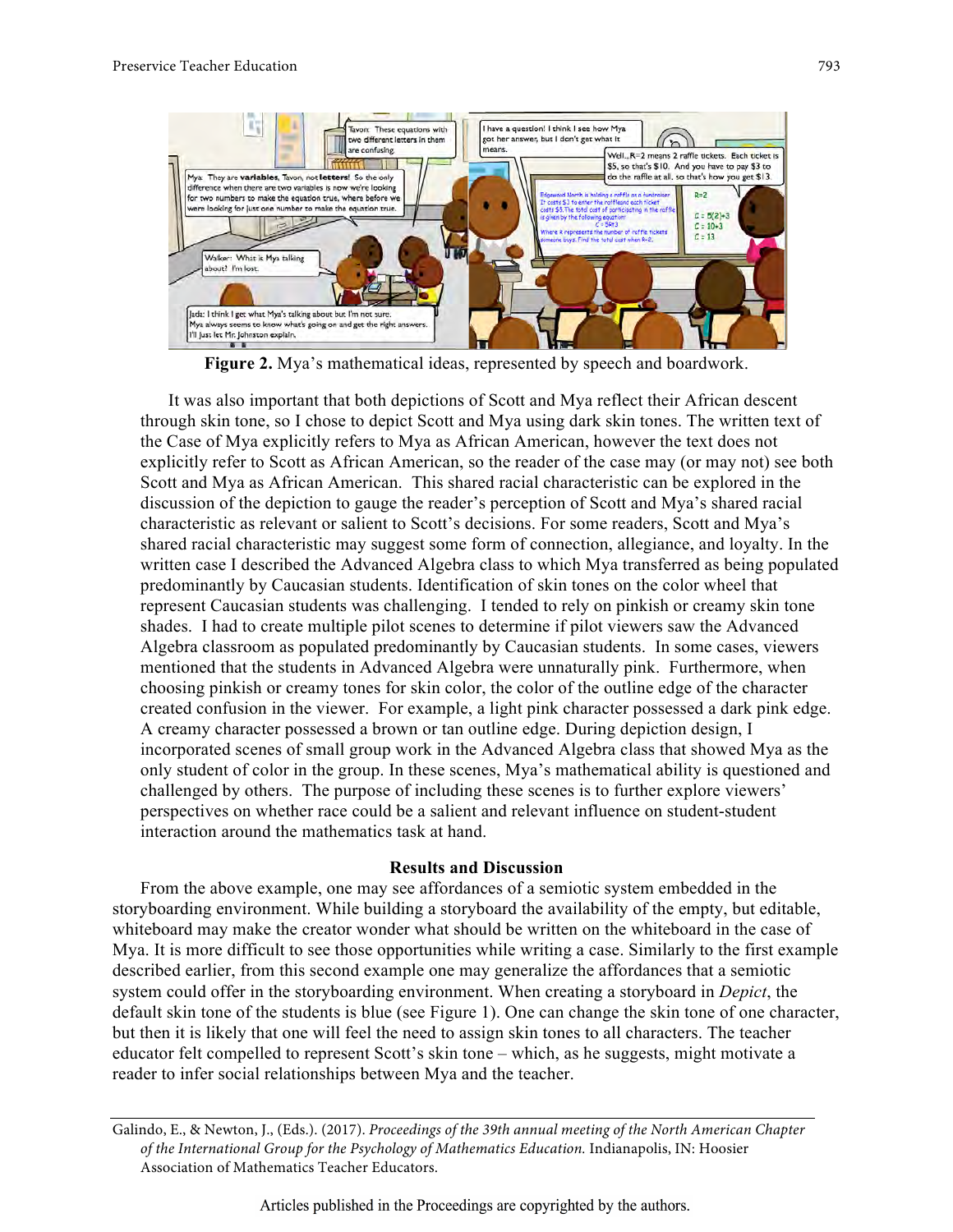| <b>I ADIC 1.</b> IVICANINES ANTIQUICO NO NIC WITHOU AND OCPICIOU CASC OF IVI YA.                                                                                                                          |                                                                                                                                                                                                                                                                                                                                                                                                                                                                                                                                                                                         |                                                                                                                                                                                                                                                                                                                                                                                                                                                                                                                                                                                                                                                                                                                                                                                                                                                                                                                                                                      |  |
|-----------------------------------------------------------------------------------------------------------------------------------------------------------------------------------------------------------|-----------------------------------------------------------------------------------------------------------------------------------------------------------------------------------------------------------------------------------------------------------------------------------------------------------------------------------------------------------------------------------------------------------------------------------------------------------------------------------------------------------------------------------------------------------------------------------------|----------------------------------------------------------------------------------------------------------------------------------------------------------------------------------------------------------------------------------------------------------------------------------------------------------------------------------------------------------------------------------------------------------------------------------------------------------------------------------------------------------------------------------------------------------------------------------------------------------------------------------------------------------------------------------------------------------------------------------------------------------------------------------------------------------------------------------------------------------------------------------------------------------------------------------------------------------------------|--|
| Excerpt from<br>representation                                                                                                                                                                            | Author meaning/intent                                                                                                                                                                                                                                                                                                                                                                                                                                                                                                                                                                   | Reader/viewer interpretation<br>$(E)$ - expected; $(U)$ - unexpected                                                                                                                                                                                                                                                                                                                                                                                                                                                                                                                                                                                                                                                                                                                                                                                                                                                                                                 |  |
| Written case:<br>Excerpts from<br>written case<br>transcribed<br>above $(p. 4)$                                                                                                                           | Mya is successful when completing complex<br>mathematics tasks and assessments in the pre-algebra<br>classroom<br>Mya has a strong mathematics identity in the Pre-<br>Algebra course, yet may not possess a strong general<br>academic identity (across all subjects).<br>Unlike the majority of her peers in the Pre-Algebra class,<br>Mya possesses confidence and comfort in<br>communicating her mathematical thinking publicly.<br>Mya may be viewed as a peer resource by other students.<br>Mya's explanations may support the development of<br>other students' understanding. | PSTs remarked that Mya possesses<br>power and agency in the Pre-Algebra<br>course. $(E)$<br>PSTs remarked that Mya is a resource<br>for other students in the Pre-Algebra<br>course. $(E)$<br>Some PSTs felt that the teacher<br>should not move Mya from the Pre-<br>Algebra course to the Advanced<br>Algebra course. (U)                                                                                                                                                                                                                                                                                                                                                                                                                                                                                                                                                                                                                                          |  |
| Depiction:<br>See Figure 2<br>predominantly of Caucasian students.<br>variable.<br>one of the variables.<br>values of the two variables that solve the equation<br>without being given one of the values. | The Pre-Algebra class is composed predominantly of<br>students of African descent as signified by student<br>skintone; the Advanced Algebra class is composed<br>Mya's demonstrates an understanding of the concept of<br>Mya's demonstrates the ability to solve equations in one<br>variable and equations in two variables given a value for<br>Mya may be able to reason through identifying a set of                                                                                                                                                                               | PSTs focused on many classroom<br>signifiers when describing<br>differences between the two<br>classrooms (seating arrangements,<br>calculator use, etc.), yet were hesitant<br>to mention racial differences between<br>the two classes. (U)<br>A PST interpreted Scott Johnston's<br>physical distance from students in the<br>Pre-Algebra class as a classroom<br>management strategy ('he needs to be<br>able to see all students at all times<br>due to behavior problems') (U)<br>PSTs remarked that Mya understood<br>that parallel lines have the same<br>slope. (E)<br>PSTs remarked that Mya would be<br>able to solve equations in two<br>variables only when given a value for<br>one of the variables. (U)<br>PSTs remarked that Mya would be<br>able to solve systems of equations.<br>(U)<br>When asked how Mya is perceived by<br>her peers, a PST remarked that her<br>peers may view Mya as unrelatable,<br>intimidating, and a 'know it all'. (U) |  |

**Table 1.** Meanings attributed to the written and depicted case of Mya.

Galindo, E., & Newton, J., (Eds.). (2017). *Proceedings of the 39th annual meeting of the North American Chapter of the International Group for the Psychology of Mathematics Education.* Indianapolis, IN: Hoosier Association of Mathematics Teacher Educators.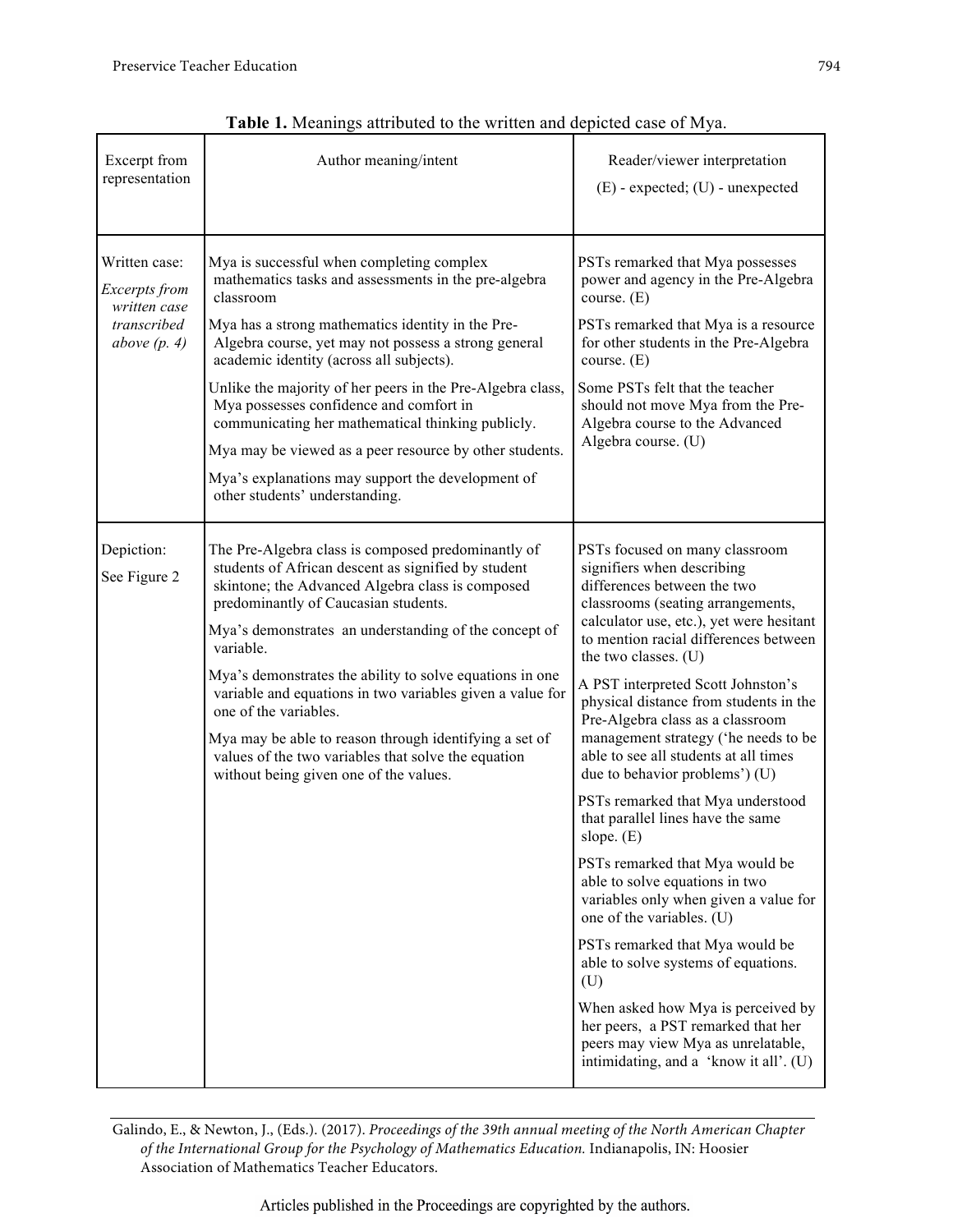The case of Mya provides the grounds for a distinction in the kind of storytelling afforded by the storyboarding tool. While originally developed to represent practice, *Depict* also permits to tell character-centered stories that happen in practice; indeed, to some extent it uses the latter to flesh out the former, much in the way that specific diagrams can represent generic figures – diagrams convey important intuitions that help generate geometric theory, might scenes with cartoon characters do the same for teaching? By character-centered stories we refer to stories that are focused on the individualities of one or more characters and what happens to them as they go through episodes in their lives; this contrasts with environment-centered stories that are focused on what happens in specific places as different characters interact. The original design of *Depict* supported the representation of practice in classroom-centered stories. The storyboarding of the case of Mya challenged *Depict*'s graphic language and required the development of a framework for us to examine character-centered stories.

#### **The Framework**

We suggest that one can think of the signifiers in a representation of a character-centered story as developed in concentric spheres, each of which includes a stratum of graphical elements available to choose from in order to graphically communicate strata-specific meanings. The innermost sphere in such representations consists of signifiers associated to the characterization of the protagonist(s) of the story. These could include signifiers of physical, cognitive, or emotional individual traits. The second sphere consists of signifiers of the immediate context of the protagonist(s) at various points in the story--resources to represent relations to other characters or to the immediate physical environment. A third sphere consists of signifiers of the more general environment in which the whole story takes place. Earlier, we described and compared the author's textual and storyboard representation of the case of Mya in which Scott proposes that Mya be moved from the Pre-Algebra class to the Advanced Algebra class. In that story, the second sphere will consist of characteristics of those classrooms and the third sphere consists of characteristics of the school community. These different strata form the first dimension of the framework. We argue that the value of the first dimension of this framework is that it helps one organize the many signifiers in a (charactercentered) representation of practice.

A second dimension includes consideration of whose meanings one is attending to. The value of the second dimension of this framework is that it encourages considering what meanings different people attribute to a representation, in particular those attributed by the author and by readers, which we suggest are the source of alternative inquiries and narratives. As suggested earlier, we argue that storyboards allow for more alternatives, as they include not only text, but also other communication modalities. A comparison of Clark's intended interpretations of various signifiers in the two representations of the case of Mya and those made by his PSTs is used as example. In some instances, PSTs interpretations were aligned with Clark's meaning or intent; in other instances PSTs generated interpretations that were unexpected (see Table 1). We focused here on signifiers in the innermost sphere of the representation, similar such tables could be used to consider and compare interpretations of the signifiers at each sphere of stratification.

#### **Conclusion**

The multimodal resources in the comics medium permit creation of complex messages about classrooms that allow for inquiry and alternative narratives by different readers (Weiss, 2011). These alternative forms of representation also have liabilities. A main gleaning from this paper is that the graphics communicate as a system, both for the author and for the reader. The creation of materials for the study of teaching is not only a creative endeavor but also an analytic one that involves

Galindo, E., & Newton, J., (Eds.). (2017). *Proceedings of the 39th annual meeting of the North American Chapter of the International Group for the Psychology of Mathematics Education.* Indianapolis, IN: Hoosier Association of Mathematics Teacher Educators.